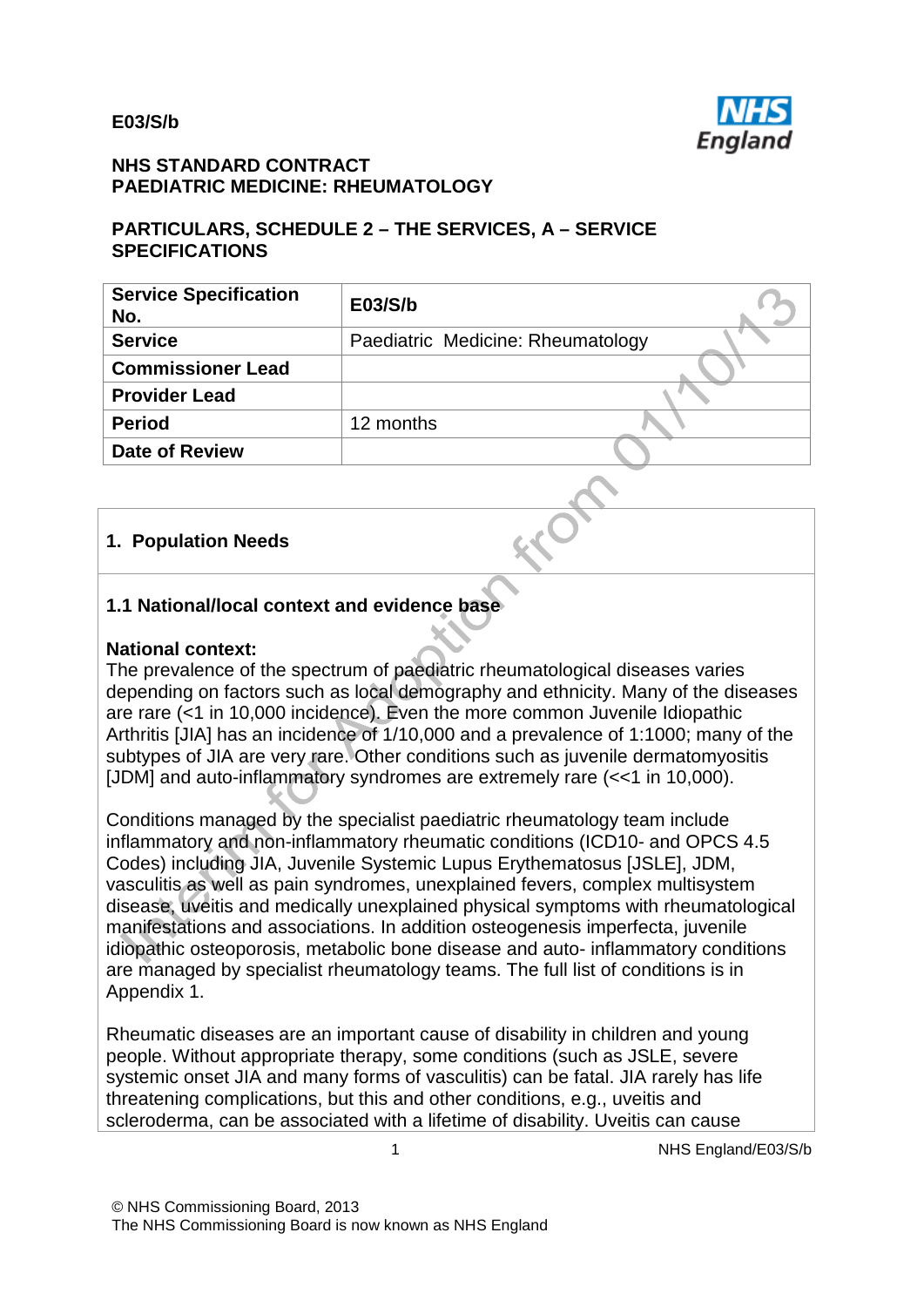permanent visual loss.

Prompt access to specialist care is key to optimising clinical outcomes Inadequate treatment causes worse clinical outcomes with morbidity (e.g. joint damage, blindness, osteoporosis) and potential mortality, long-term physical and psychosocial harm to the child, considerable impact on families and ultimately has long-term consequences.

### Evidence base:

Available from British Society for Paediatric and Adolescent Rheumatology; www.bspar.org.uk

- 'Position statement on professionals working in paediatric rheumatology' Baildam E, Davidson J. Rheumatology (Oxford). 2008 Jun; 47(6):743-4. This details the minimum requirements for a specialist team
- 'Standards of care for children and young people with JIA'. Davies K, et al Rheumatology 2010 (Oxford) 49: 1406-1408
- 'Autologous haematopoeitic stem cell rescue for severe rheumatic disease in children and young people: guidance for BSPAR members', Foster HE et al Rheumatology (Oxford). 2006 Dec; 45(12):1570-1.

Available from Arthritis Research UK – www.arthritisresearchUK.org National Institute of Health Research (NIHR)Arthritis Research UK / Medicines for Children Research Network Paediatric Rheumatology Clinical Studies Group Strategy (2011)

## **National standards and guidelines**

- Available from Royal College of Paediatrics and Child Health (RCPCH)
- 'Bringing Networks to Life An RCPCH guide to implementing Clinical Networks' March 2012. Available from Department of Health - [www.dh.gov.uk](http://www.dh.gov.uk/)
- Department of Health (2006) 'The musculoskeletal services framework; a joint responsibility: doing it differently'
- Department of Health (2004) 'National Service Framework for Children, Young People and Maternity Services' (key issues for primary care: core standards; standard for disabled children and young people and those with complex health needs)
- Map of Medicine Juvenile Idiopathic Arthritis 2010. M Friswell , E Hutchinson, H Venning, AG Cleary , HE Foster http://healthquides.mapofmedicine.com/choices/map/juvenile\_idiopathic\_arth
- ritis1.html
- Department of Health; UK Plan for Rare Diseases (2012)

Available from the National Institute of Health and Clinical Excellence www.nice.org.uk

• National Institute for Health and Care Excellence (NICE) (2002) 'Etanercept for the treatment of juvenile idiopathic arthritis,' NICE Technology Appraisal, TA35

Available from the Royal College of Nursing - [www.rcn.org.uk](http://www.rcn.org.uk/)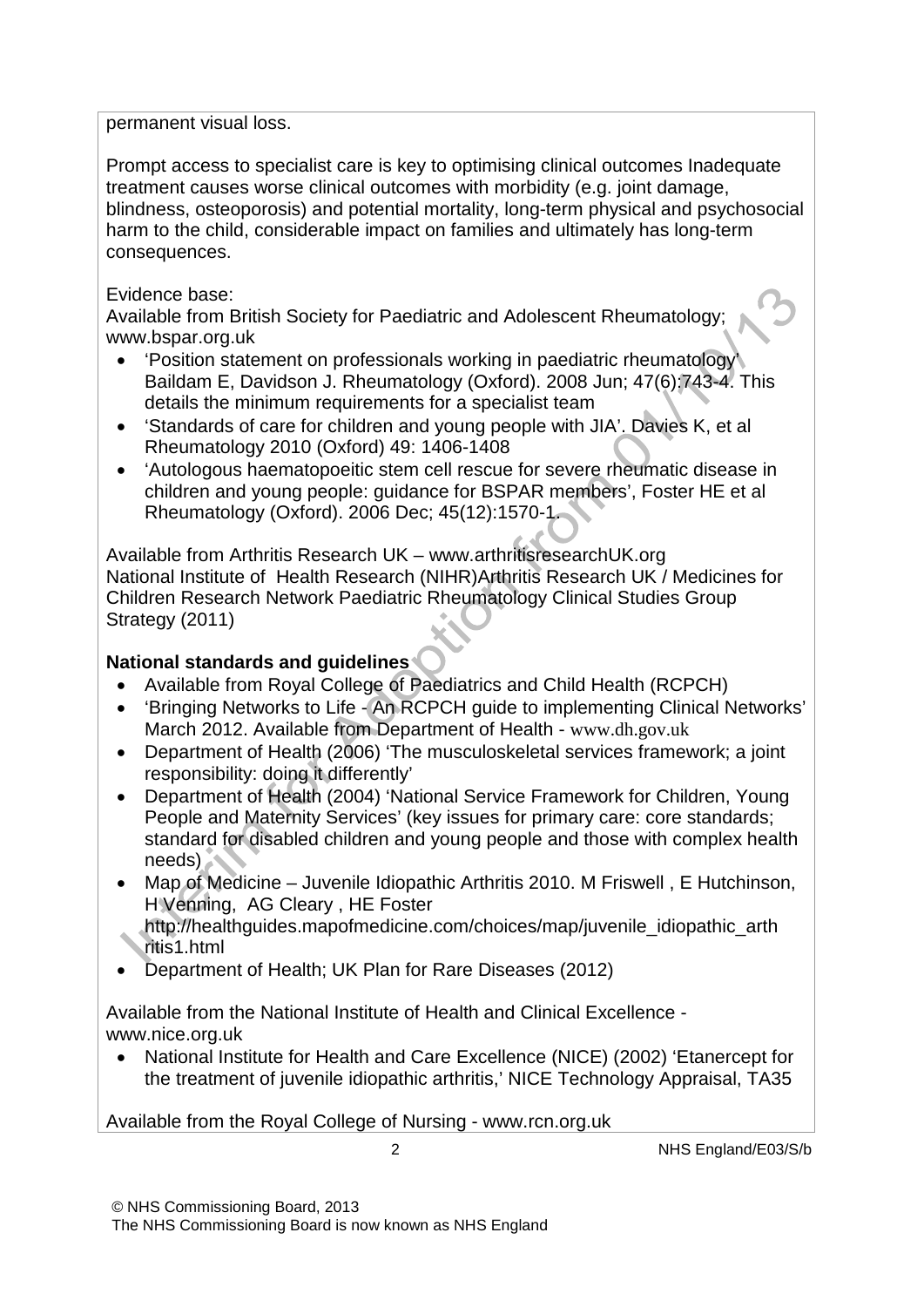- RCN (2009) 'Assessing, managing and monitoring biological therapies for inflammatory arthritis' Publication code: 001 984
- RCN (2007) 'Adolescent transition car: guidance for nurses' Publication code: 002 313
- RCN (2004) 'Administering subcutaneous methotrexate for inflammatory arthritis: guidance for nurses' Publication code: 002 269

## **2. Scope**

The service outlined in this specification is for patients ordinarily resident in England\*; or otherwise the commissioning responsibility of the NHS in England (as defined in 'Who pays?: establishing the responsible commissioner' and other Department of Health guidance relating to patients entitled to NHS care or exempt from charges). \* Note: for the purposes of commissioning health services, this EXCLUDES patients who, whilst resident in England, are registered with a GP practice in Wales, but INCLUDES patients resident in Wales who are registered with a GP practice in England.

# **2.1 Aims and objectives of service**

## **Aims:**

To provide optimal specialist clinical care for children and young people with rheumatic disease and for such care to be patient and family focussed.

## **Objectives:**

- To correctly diagnose the condition in a timely and efficient manner.
- To achieve and maintain remission of disease, minimise disability and deformity, and preserve normal physical, social, and emotional growth and development.
- To optimise patient related outcomes, by providing the most appropriate care for children and young people with rheumatic diseases.
- To ensure that there is a sufficient, skilled and competent multi-disciplinary workforce to manage children and young people with rheumatic diseases.
- Ensure that all children and young people have timely access to services for appropriate diagnosis and on-going care which minimises travelling and disruption to family life.
- To ensure that children and young people have their health, education and any social care plans coordinated.
- To ensure children and young people with rheumatic conditions are treated in line with national guidelines and agreed local pathways.
- To ensure that children and young people have optimal opportunity to take part in clinical research and clinical trials as part of National Institute for Health Research (NIHR) portfolio activity.
- To ensure optimal age-appropriate care and transition into adult services.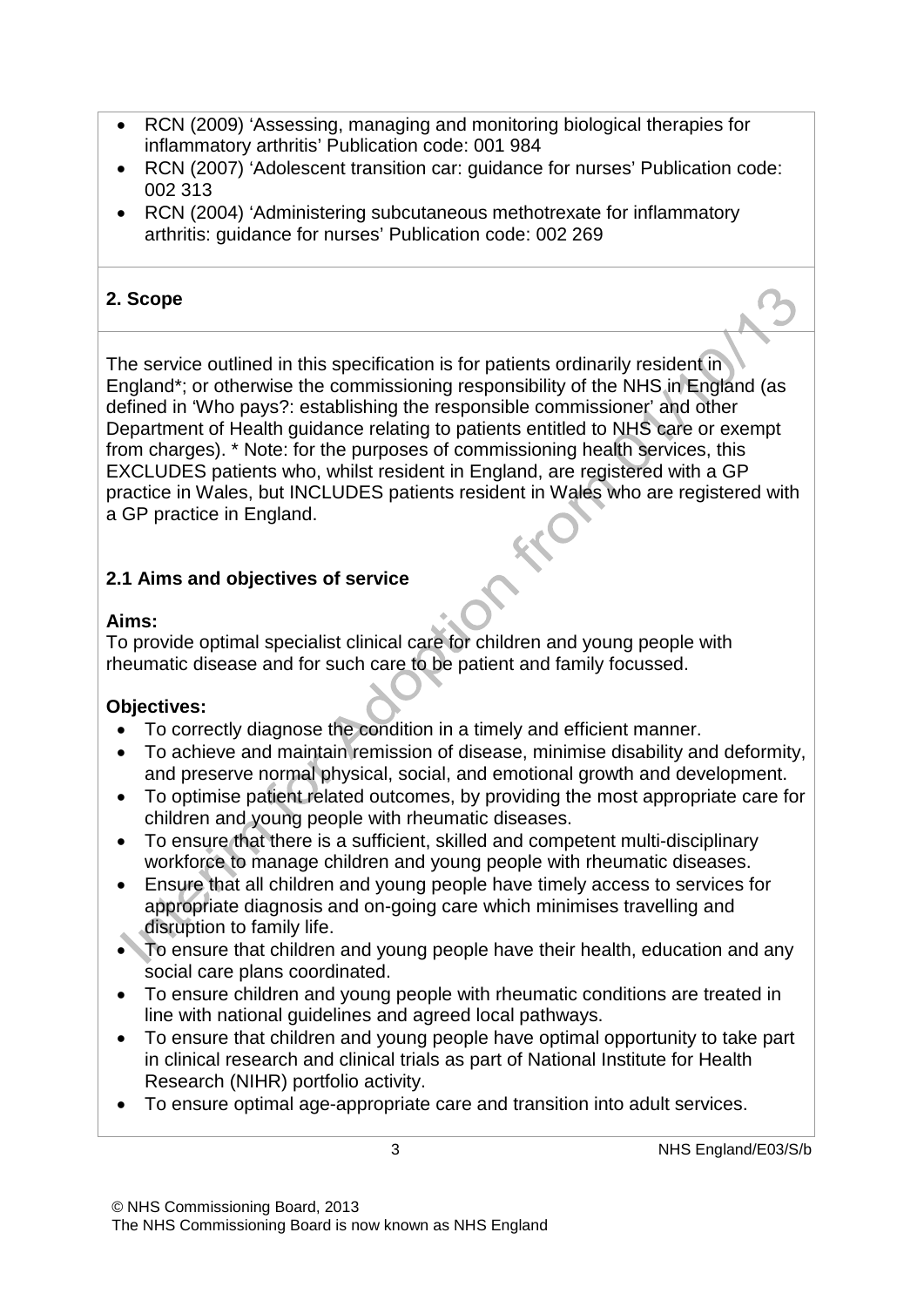## **2.2 Service description/care pathway**

- Many conditions require specialist multi-disciplinary care, and the specialist team will work with local teams to enhance early diagnosis and delivery of optimal clinical care close to the patient's home where possible. Models of delivery are outlined in the RCPCH guidance, 'Bringing Networks to Life' 2012.
- There will be a robust system for information sharing across a pathway of care and shared care guidelines and protocols to deliver good practice. Management for many children and young people requires specialist transitional care into adult rheumatology care involving specialist multi-disciplinary teams working together from paediatric, adolescent and adult rheumatology.

### **Investigations**

- Diagnostic services include both making a diagnosis of a rheumatological illness and, in other cases, excluding a rheumatological disease in patients with complex symptoms.
- The service will provide diagnostic services that require rapid access to a variety of specialist paediatric diagnostic services to underpin the clinical services including laboratory and radiological investigations and often requiring expert interpretation. Where appropriate, invasive or difficult procedures (such as MRI, bone marrow) general anaesthesia, paediatric anaesthesia and appropriate paediatric facilities and staff will be available. Investigations performed by specialists (for diagnosis and monitoring of disease) include musculoskeletal ultrasound, although this is performed by radiologists in some centres.
- Specialist teams will work within effective triage services to facilitate early recognition and access to care; these may include primary or community care as well as secondary care (e.g. accident and emergency, orthopaedics, general paediatrics). Education and training of staff working with children to recognise clinical features suggestive of rheumatic disease is key to early identification and diagnosis and will be an integral part of clinical networking (RCPCH 'Bringing networks to life' 2012].

### **Interventions**

- All drugs initiated, prescribed, delivered and monitored in specialist care
- Drugs include off-license and licensed indications of disease-modifying antirheumatic drugs (such as Methotrexate), biologics, cytotoxics, novel
- therapies, intravenous (IV) steroids, immunoglobulin, plasma exchange or IV bisphosphonates. Many treatments require paediatric day case facilities.
- Some treatments will be available as part of clinical trials (NIHR Portfolio)\*. The use of many of these drugs is increasing in specialist care.
- Procedures include joint injections ([injecting corticosteroids] these require general anaesthetic or conscious sedation or (IV) sedation and paediatric day case facilities.
- Home care delivery programmes (Methotrexate and some biologics)
- Opportunity for children and young people and their families to take part in clinical trials (BSPAR) standards of care. Specialist teams will link with NIHR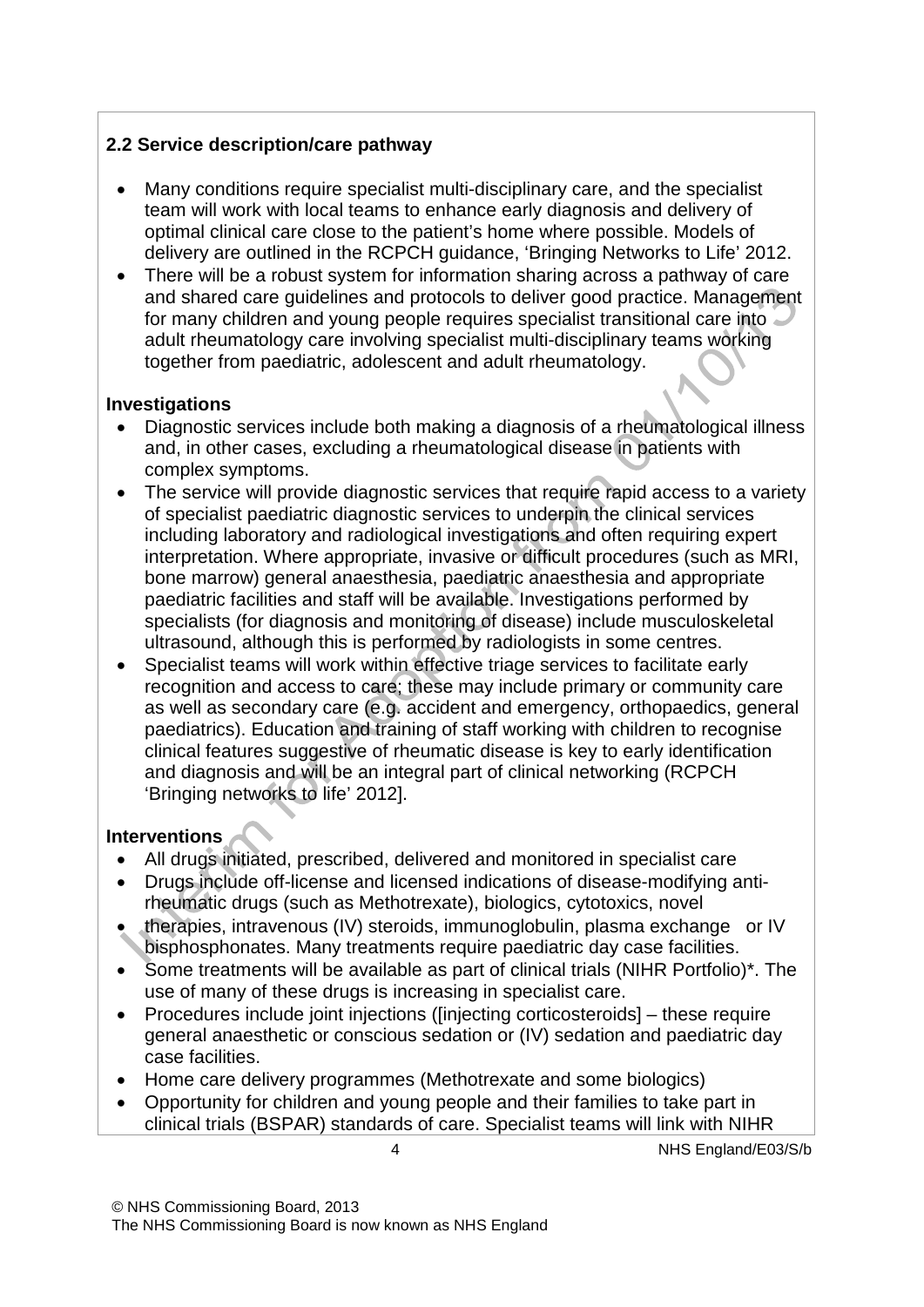clinical research networks (RCN's) to facilitate research infrastructure support.

# **The specialist multidisciplinary team (MDT)**

The specialist MDT is defined (BSPAR Position Statement,2008) and (Standard of Care (2010)) and as a minimum constitutes: consultant paediatric rheumatologists specialist nurses, physiotherapist(s), occupational therapist(s), ophthalmologist, pharmacist, podiatrist, orthotist with and access to dentist / orthodontist, dietician, clinical psychologist / psychiatrist, pain team and hospital play specialist, teacher, social worker and administrative support. The specialist team will have close links with adult rheumatology teams for transitional care.

The number of personnel per specialist team is influenced by the population size and geographical coverage (RCPCH 'Bringing Networks to Life' 2012). The team will be required to deliver a service, 24 hours /seven days a week and meet the BSPAR Standards of Care in order to provide advice and care as laid down by the standards. As a minimum, and extrapolated from BSR guidance for adult rheumatoid arthritis, there will be one consultant paediatric rheumatologist, two nurse specialists and one physiotherapist and occupational therapist, per 200,000 children.

## **Transitional care**

Specialised paediatric rheumatology teams will provide transitional care to facilitate transfer and on-going care in adult rheumatology. Transitional care planning will involve adult rheumatology teams and local hospitals under a shared care arrangement (RCPCH 'Bringing networks to life' 2012).

## **Long-term management**

For many children and young people with rheumatic disease (at least 1/3 of children with JIA and most children with JSLE or JDMS), there is need for long-term care within adult rheumatology teams. There may also be need for specialist orthopaedic intervention.

# **Normal hours of operation are:**

- Inpatient services (including intensive care) 24 hours / seven days a week
- Day case / short stay: 5 days a week Monday to Friday
- Outpatient clinics: 5 days a week Monday to Friday; including outreach activity
- A consultant paediatric rheumatologist will be available to give advice 24/7 including new patients and acute referrals of on-going problems.

# **General paediatric care**

When treating children, the Service will additionally follow the standards and criteria outlined in the Specification for Children's' Services (attached as Annex 1 to this specification).

# **2.3 Population covered**

Current guidance is that there should be one specialist paediatric rheumatology centre per 500,000 total population. This guidance, however, predates the era of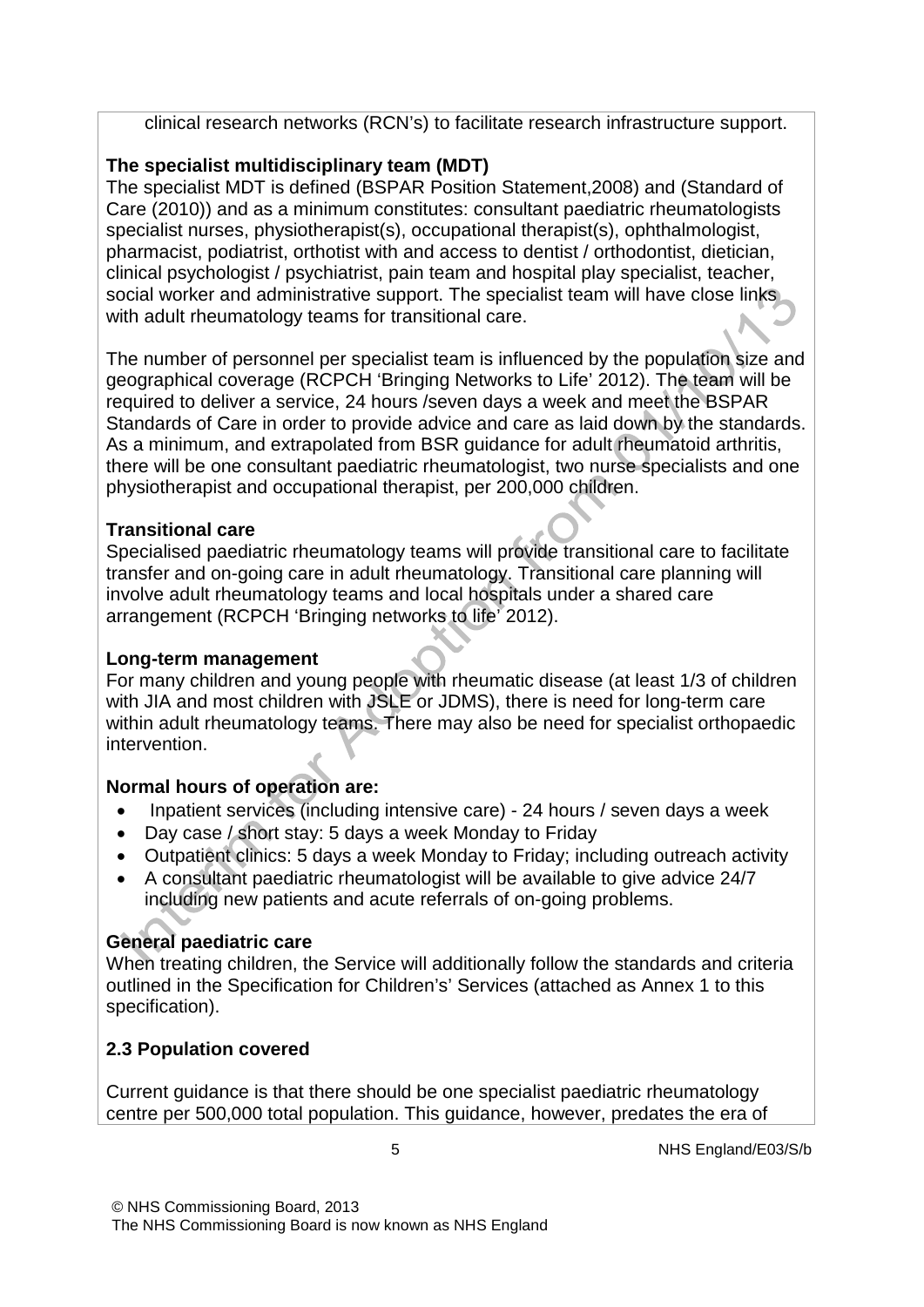biologics and current practice of more aggressive management (BSPAR Standards of Care). In line with BSR guidance for adult rheumatoid arthritis, it is more likely that the number of specialist centres will increase (see 2.2). There are currently 12 specialist paediatric rheumatology centres in England and population coverage is patchy. More centres are likely to evolve pending local populations, geography and local expertise.

# **2.4 Any acceptance and exclusion criteria**

## **Acceptance criteria**

Specialist services play a key role in the diagnosis of conditions listed in Appendix 1 for rheumatology as well as;

- Investigation of prolonged fever, rash, arthritis, weakness, weight loss, anaemia, raised inflammatory markers or generalised malaise, fatigue or anorexia that may be due to rheumatological disease.
- Assessment and management of chronic medically unexplained pain or loss of function, or complex chronic fatigue, including difficult child protection cases presenting with rheumatological features. These children and young people have the potential to remain under the care of specialist paediatric rheumatology care for long term management and will be managed using
- non-medical approaches and by professionals with specific expertise.
- Exclusion of a rheumatological diagnosis in children and young people with musculoskeletal pain due to non-inflammatory diseases, including hypermobility and osteochondroses (if associated with persistent and disabling symptoms).

Referral criteria through guidelines and protocols with local paediatric services, based on severity, complexity and rarity of conditions and triage services with clinicians appropriately trained in paediatric rheumatology.

## **Pathways may include:**

- Acute referral from A&E department, general paediatric service or other specialty service e.g. orthopaedics, ophthalmology, renal
- GP or paediatric referral for initial assessment, diagnosis, specialist intervention or shared care based on agreed local protocols and guidelines

Exclusions to the service will be specified in shared care guidance and protocols along with the upper age limit of up to 19th birthday

## **Discharges from the service;**

- Children and young people transferred to adult rheumatology as part of transitional care and determined by shared care guidelines and protocols based on individual needs and from the age of 16 years.
- Children and young people with stable complex or less challenging rheumatic disease to be managed by local paediatric providers or primary care with shared care guidelines, protocols and clear indicators for re-referral back to the specialist team.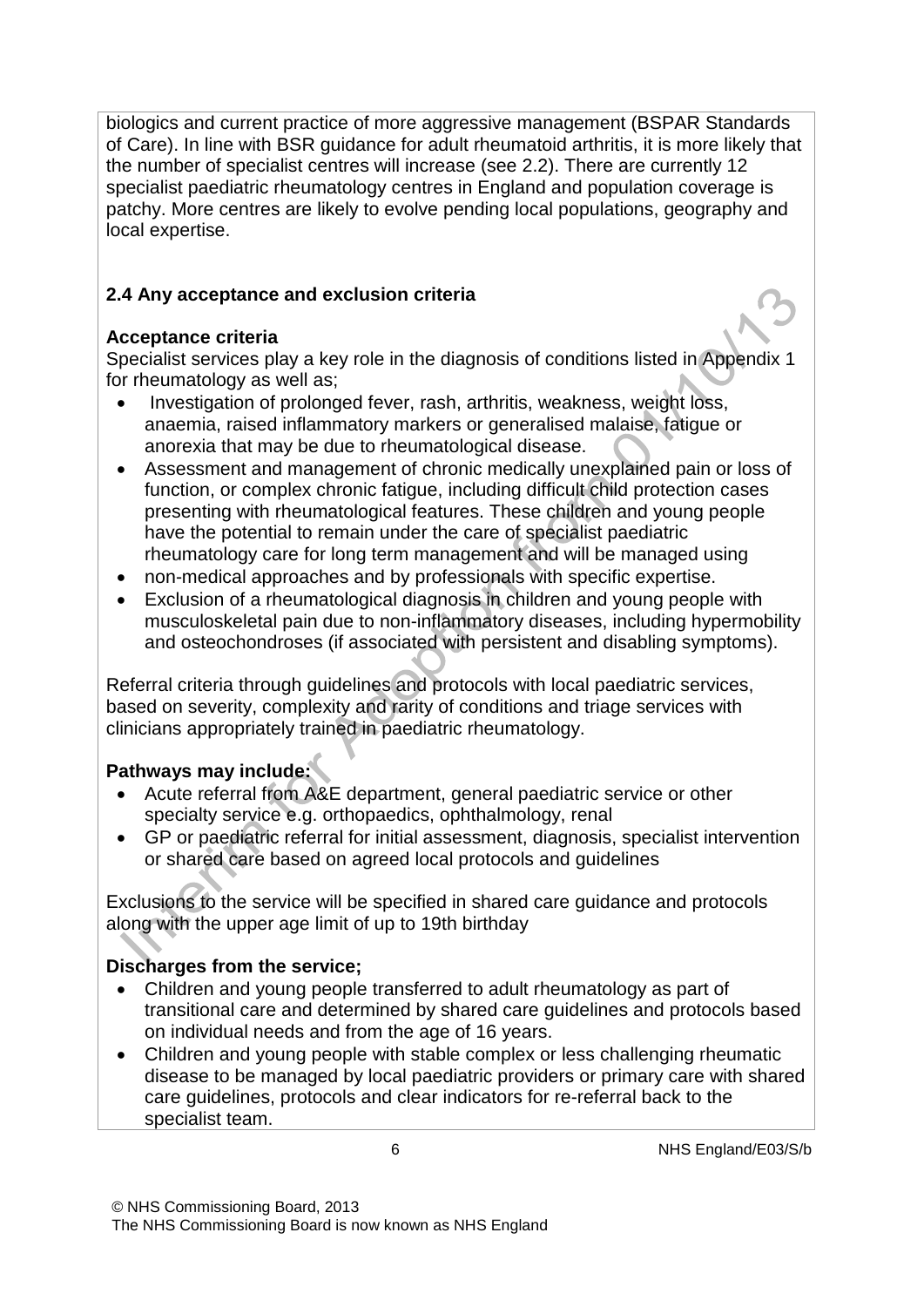Discharge processes ensure timely and appropriate communications with robust IT support.

### **2.5 Interdependencies with other services**

- Many children and young people with rheumatic disorders may have involvement of more than one system. Interface with other specialised services is very important as detailed in the Department of Health Report 2008 'Commissioning a Safe and Sustainable Specialised Paediatric Services: A Framework of Critical Inter-Dependencies'.
- Key interdependencies include paediatric intensive care, renal services, immunology and infectious diseases, paediatric and adult orthopaedics, emergency care, haematology and neurology. In addition all specialist paediatric rheumatology requires close working arrangements with paediatric radiology, chemical pathology and clinical genetics services for diagnosis and management.
- There will be partnership with children and young people, their families, as well as the public, including the voluntary sector and charities, in order to optimise outcomes that are focussed on children and young people and their families.
- There will be access to 'supra-regional' services from the specialist centre (these include nationally commissioned services with national guidance and include stem cell transplantation service for severe rheumatic disease (including JIA) in children and young people, complex Ehlers Danlos service and chronic pain services.

# **3. Applicable Service Standards**

# **3.1 Applicable national standards e.g. NICE, Royal College**

The service will be provided from a children and young people's facility with equipment to national standards and co-location with other paediatric specialties.

(Available from British Society for Paediatric and Adolescent Rheumatology; [www.bspar.org.uk\)](http://www.bspar.org.uk/).

- Specialist services in the clinical network will provide / deliver clinical care including response times and access to appropriately trained clinicians in the specialist team in line with national standards and guidance as listed below:
	- BSPAR 'Position statement on professionals working in paediatric rheumatology' Baildam E, Davidson J. Rheumatology (Oxford). 2008 Jun; 47(6):743-4. This details the minimum requirements for a specialist team
	- 'BSPAR Standards of care for children and young people with JIA', Davies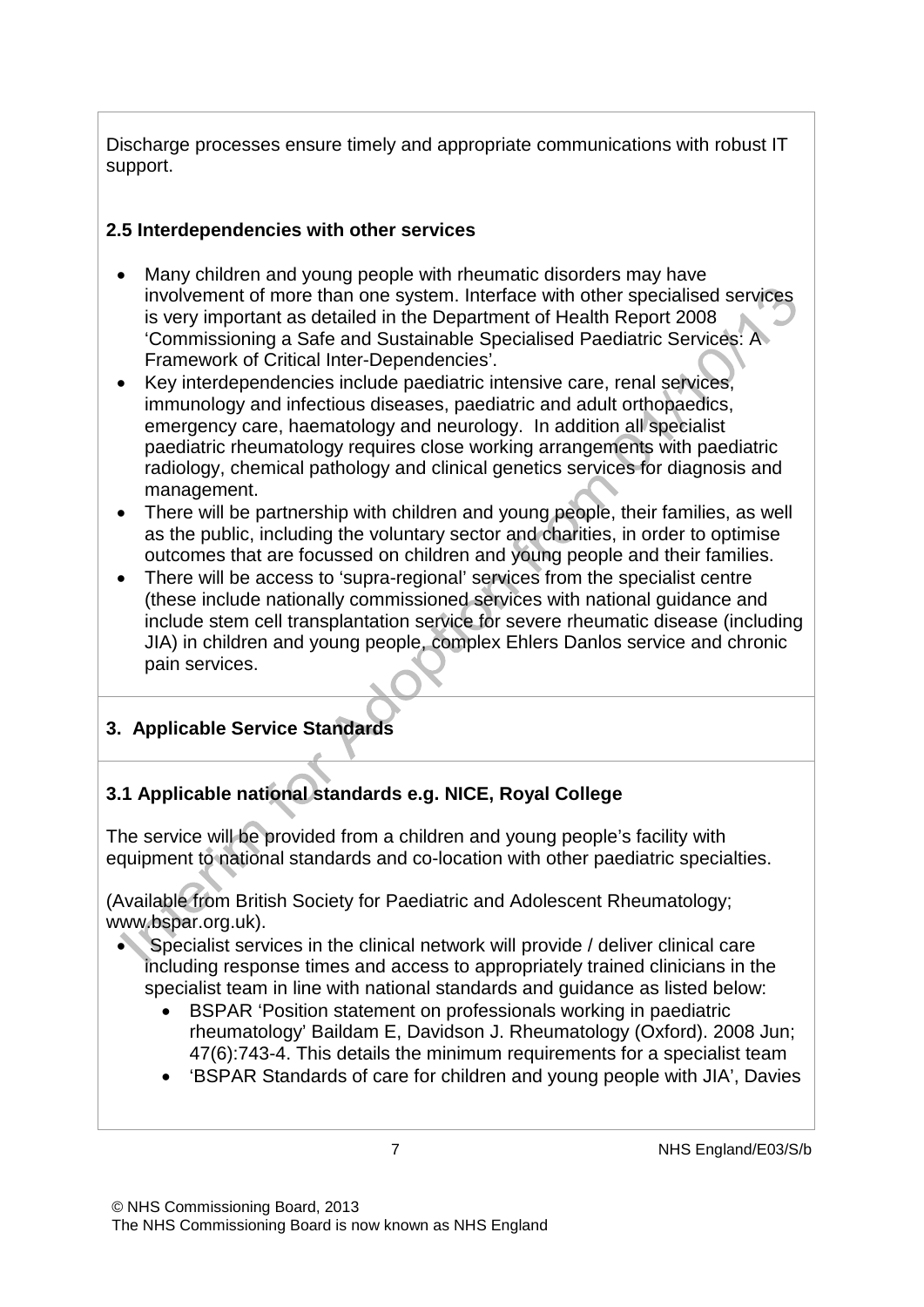K, et al Rheumatology 2010 (Oxford) 49: 1406-1408.

• 'Autologous haematopoeitic stem cell rescue for severe rheumatic disease in children and young people: guidance for BSPAR members', Foster HE, et al Rheumatology (Oxford). 2006 Dec; 45(12):1570-1.

Available from Arthritis Research UK –www.arthritisresearchuk.org

• NIHR Arthritis Research UK / Medicines for Children Research Network Paediatric Rheumatology Clinical Studies Group Strategy (2011)

### **National standards and guidelines**

Available from Royal College of Paediatrics and Child Health (RCPCH)

• 'Bringing Networks to Life - An RCPCH guide to implementing Clinical Networks' March 2012

Available from Department of Health - [www.dh.gov.uk](http://www.dh.gov.uk/)

- Department of Health (2006) 'The musculoskeletal services framework a joint responsibility: doing it differently'
- Department of Health (2004) 'National service framework for children, young people and maternity services' (documents include key issues for primary care; core standards; standard for disabled children and young people and those with complex health needs).
- Department of Health (2008) 'Commissioning a Safe and Sustainable Specialised Paediatric Services: A Framework of Critical Inter- Dependencies'.

Available from the National Institute for Health and Care Excellence [www.nice.org.uk](http://www.nice.org.uk/)

- NICE (2002) 'Etanercept for the treatment of juvenile idiopathic arthritis,' Technology Appraisal TA35.
- NICE (2011) 'Tocilizumab for the treatment of systemic juvenile idiopathic arthritis,' Technology Appraisal TA238.

Available from the Royal College of Nursing - [www.rcn.org.uk](http://www.rcn.org.uk/)

- RCN (2009) 'Assessing, managing and monitoring biological therapies for inflammatory arthritis' Publication code: 001 984
- RCN (2007) 'Adolescent transition care: guidance for nurses' Publication code: 002 313
- RCN (2004) 'Administering subcutaneous methotrexate for inflammatory arthritis: guidance for nurses' Publication code: 002 269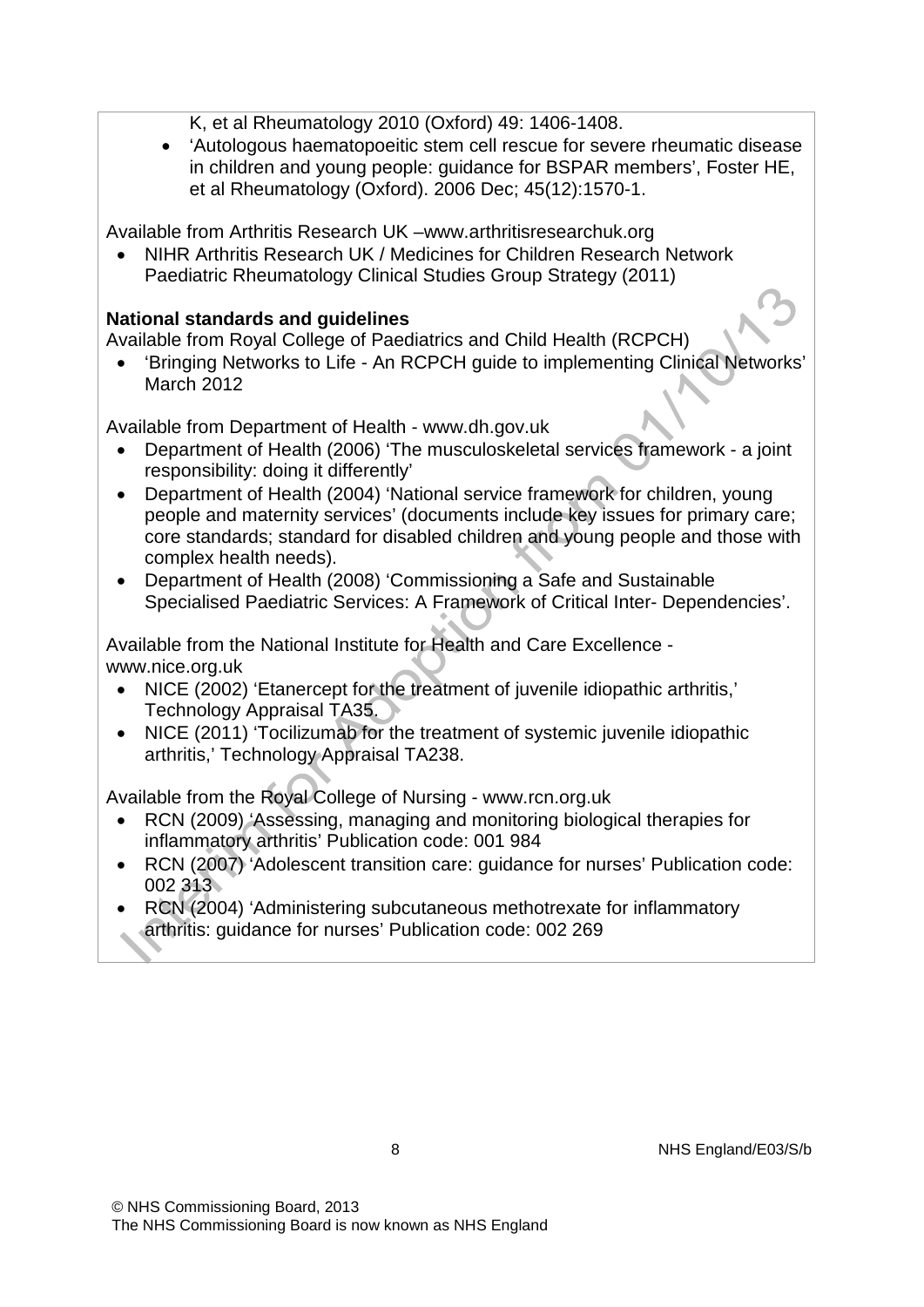### **4. Key Service Outcomes**

### **General**

- To correctly diagnose the condition in a timely and efficient manner
- To achieve and maintain remission of disease, thus optimising normal growth and development, minimising disability and deformity, and preserve normal physical, social and emotional growth and development
- To minimise morbidity and mortality and to optimise patient outcomes, by providing the most appropriate care for children and young people with rheumatic diseases
- To ensure that there is a sufficient, skilled and competent multi-disciplinary workforce to manage children and young people with rheumatic diseases.
- To ensure shared care and clinical networks deliver good specialist care as close as possible to people's homes
- Ensure that all children and young people have timely access to services for appropriate diagnosis and on-going care which minimises travelling and disruption to family life
- To ensure that children and young people have their healthcare and any social care plans coordinated
- To ensure that children and young people with rheumatic conditions are treated in line with national guidelines and agreed local pathways
- To ensure that children and young people have optimal opportunity to take part in clinical research and clinical trials as part of NIHR portfolio activity
- To ensure optimal age-appropriate care and transition into adult services.
- To collect data on defined conditions into secure databases for audit purposes
- To conduct regular local and national audits of service performance based on national guidance and standards of care

## **Specific**

- Prompt assessment by specialist teams with back up from paediatric sub specialties
- Education and training to ensure that the workforce working with children and young people with rheumatic disease have optimal skills and training
- Structured referral pathways, shared care guidelines and protocols (NICE, BSPAR, RCN).
- Advice and support (telephone/digital) by specialist MDTs for families and for health care teams in other hospitals within the clinical network (BSPAR, RCN)
- Robust information sharing and process for clinical governance(BSPAR).
- Compliance with guidelines for Methotrexate/biologics and long term surveillance (RCN, NICE, BSPAR).
- Facilitate participation in NIHR Portfolio clinical trials and clinical research to inform good practice and optimise clinical outcomes (BSPAR)
- Home and school visits to facilitate the child living at home / in the community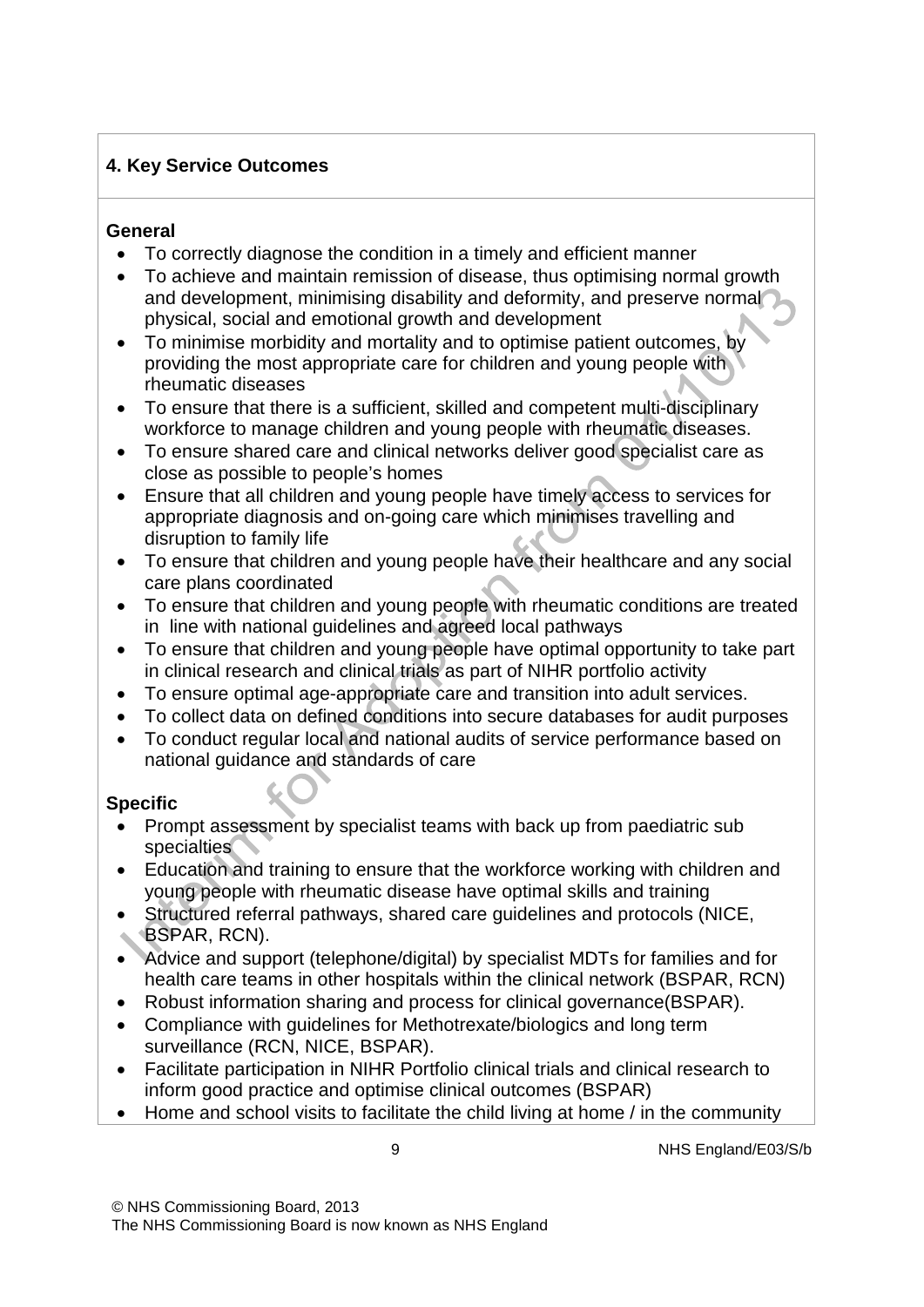- Access to home delivery/administration of treatment with support and training to families (RCN,BSPAR)
- Consumer (public/patient/family) and charities/voluntary sector involvement in service development and evaluation
- Access to other networks/services, as necessary including nationally commissioned services
- Transitional services to adult rheumatology care

### **ANNEX 1 TO SERVICE SPECIFICATION:**

### **PROVISION OF SERVICES TO CHILDREN**

### **Aims and objectives of service:**

This specification annex applies to all children's services and outlines generic standards and outcomes that would fundamental to all services.

The generic aspects of care: The Care of Children in Hospital (Health Service Circular (HSC) 1998/238) requires that:

- Children are admitted to hospital only if the care they require cannot be as well provided at home, in a day clinic or on a day basis in hospital.
- Children requiring admission to hospital are provided with a high standard of medical, nursing and therapeutic care to facilitate speedy recovery and minimize complications and mortality.
- Families with children have easy access to hospital facilities for children without needing to travel significantly further than to other similar amenities.
- Children are discharged from hospital as soon as socially and clinically appropriate and full support provided for subsequent home or day care.
- Good child health care is shared with parents/carers and they are closely involved in the care of their children at all times unless, exceptionally, this is not in the best interest of the child; accommodation is provided for them to remain with their children overnight if they so wish.

## **Service description/care pathway**

- All paediatric specialised services have a component of primary, secondary, tertiary and even quaternary elements.
- The efficient and effective delivery of services requires children to receive their care as close to home as possible dependent on the phase of their disease.
- Services should therefore be organised and delivered through 'integrated pathways of care' (National Service Framework for children, young people and maternity services (Department of Health & Department for Education and Skills, London 2004)

#### **Interdependencies with other services**

All services will comply with 'Commissioning Safe and Sustainable Specialised

$$
\mathbf{10}
$$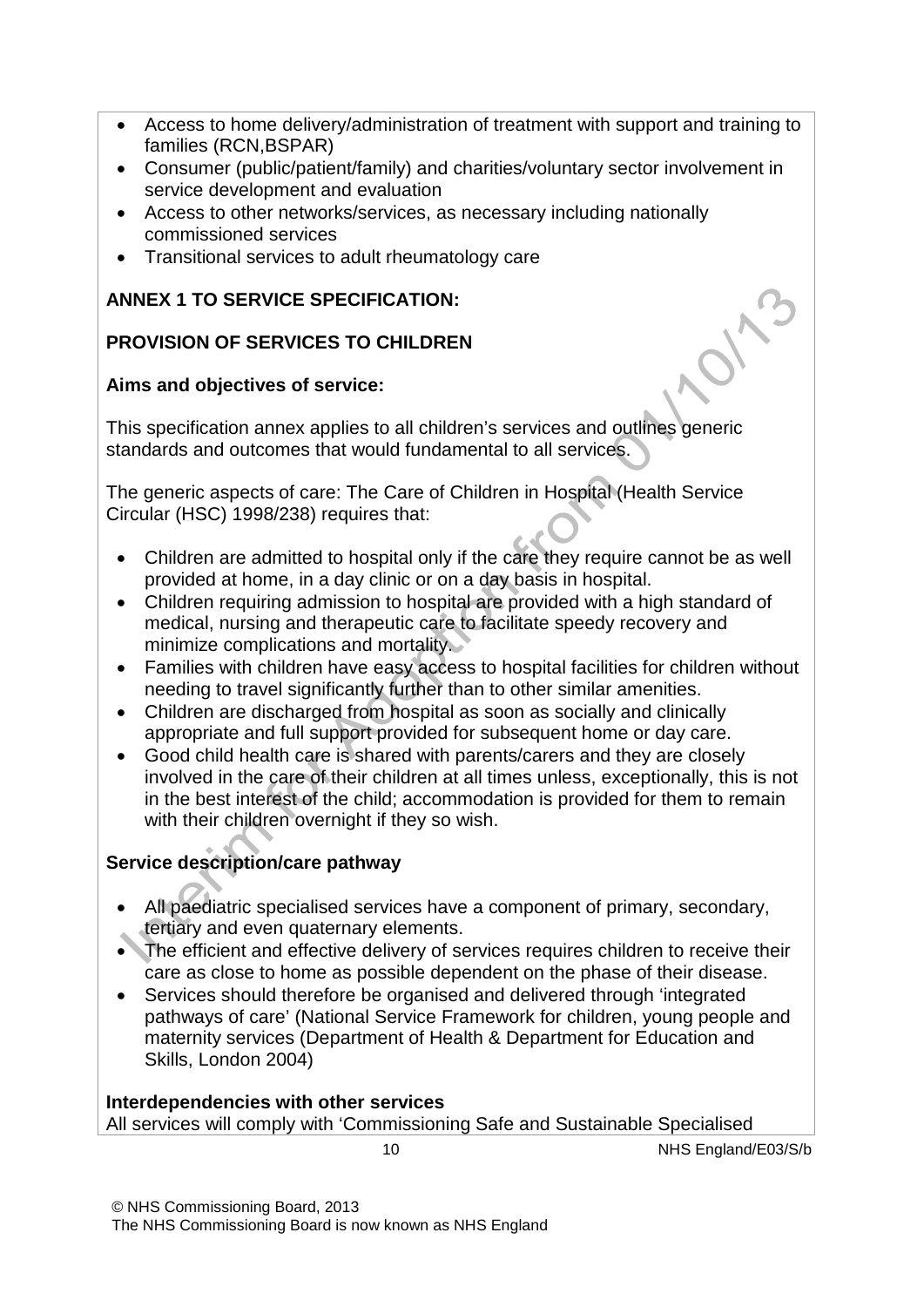Paediatric Services: A Framework of Critical Interdependencies' – Department of Health.

## **Imaging**

All services will be supported by a three tier imaging network ('Delivering quality imaging services for children' Department of Health 13732 March 2010). Within the network:

- It will be clearly defined which imaging test or interventional procedure can be performed and reported at each site
- Robust procedures will be in place for image transfer for review by a specialist radiologist, these will be supported by appropriate contractual and information governance arrangements
- Robust arrangements will be in place for patient transfer if more complex imaging or intervention is required
- Common standards, protocols and governance procedures will exist throughout the network
- All radiologists, and radiographers will have appropriate training, supervision and access to continuing professional development (CPD
- All equipment will be optimised for paediatric use and use specific paediatric software

## **Specialist Paediatric Anaesthesia**

- Wherever and whenever children undergo anaesthesia and surgery, their particular needs must be recognised and they should be managed in separate facilities, and looked after by staff with appropriate experience and training.1 All UK anaesthetists undergo training which provides them with the competencies to care for older babies and children with relatively straightforward surgical conditions and without major co-morbidity. However those working in specialist centres must have undergone additional (specialist) training2 and should maintain the competencies so acquired3 \*. These competencies include the care of very young/premature babies, the care of babies and children undergoing complex surgery and/or those with major/complex co-morbidity (including those already requiring intensive care support).
- As well as providing an essential co-dependent service for surgery,
- specialist anaesthesia and sedation services may be required to facilitate radiological procedures and interventions (for example magnetic resonance imaging (MRI) scans and percutaneous nephrostomy) and medical interventions (for example joint injection and intrathecal chemotherapy), and for assistance with vascular access in babies and children with complex needs such as intravenous feeding.
- Specialist acute pain services for babies and children are organised within existing departments of paediatric anaesthesia and include the provision of agreed (hospital wide) guidance for acute pain, the safe administration of complex analgesia regimes including epidural analgesia, and the daily input of specialist anaesthetists and acute pain nurses with expertise in paediatrics.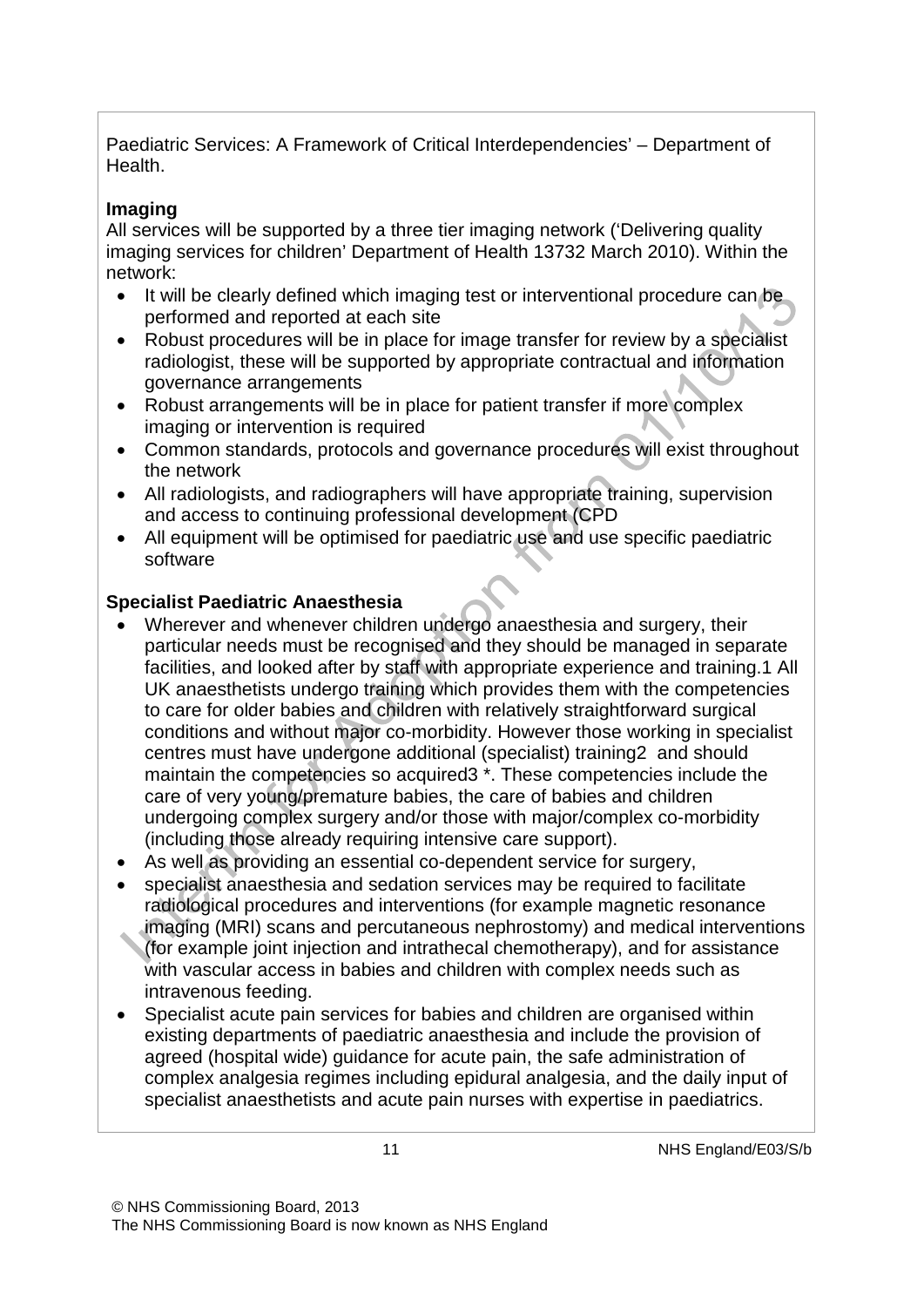\*The Safe and Sustainable reviews of paediatric cardiac and neuro- sciences in England have noted the need for additional training and maintenance of competencies by specialist anaesthetists in both fields of practice.

### **References**

- Guide for Providing Anaesthetic Services (GPAS) Paediatric anaesthetic services. Royal College of Anaesthetists (RCoA) 2010 [www.rcoa.ac.uk](http://www.rcoa.ac.uk/)
- Certificate for Completion of Training (CCT) in Anaesthesia 2010
- CPD matrix level 3

# **Specialised Child and Adolescent Mental Health Services (CAMHS)**

The age profile of children and young people admitted to specialised CAMHS day/inpatient settings is different to the age profile for paediatric units in that it is predominantly adolescents who are admitted to specialised CAMHS inpatient settings, including over-16s. The average length of stay is longer for admissions to mental health units. Children and young people in specialised CAMHS day/inpatient settings generally participate in a structured programme of education and therapeutic activities during their admission. Taking account of the differences in patient profiles the principles and standards set out in this specification apply with modifications to the recommendations regarding the following:

- Facilities and environment essential Quality Network for In-patient CAMHS (QNIC) standards should apply
- (http://www.rcpsych.ac.uk/quality/quality,accreditationaudit/qnic1.aspx)
- Staffing profiles and training essential QNIC standards should apply.
- The child/ young person's family is allowed to visit at any time of day taking account of the child / young persons need to participate in therapeutic activities and education as well as any safeguarding concerns.
- Children and young people are offered appropriate education from the point of admission.
- Parents/carers are involved in the child/young person's care except where this is not in the best interests of the child / young person, and in the case of young people who have the capacity to make their own decisions, is subject to their consent.
- Parents/carers who wish to stay overnight are provided with accessible accommodation unless there are safeguarding concerns or this is not in the best interests of the child/ young person.

## **Applicable national standards e.g. NICE, Royal College**

- Children and young people must receive care, treatment and support by staff registered by the Nursing and Midwifery Council on the parts of their register that permit a nurse to work with children (Outcome 14h 'Essential Standards of Quality and Safety', Care Quality Commission, London 2010)
	- There must be at least two Registered Children's Nurses (RCNs) on duty 24 hours a day in all hospital children's departments and wards.
	- There must be an Registered Children's Nurse available 24 hours a day to advise on the nursing of children in other departments (this post is included in the staff establishment of two RCNs in total).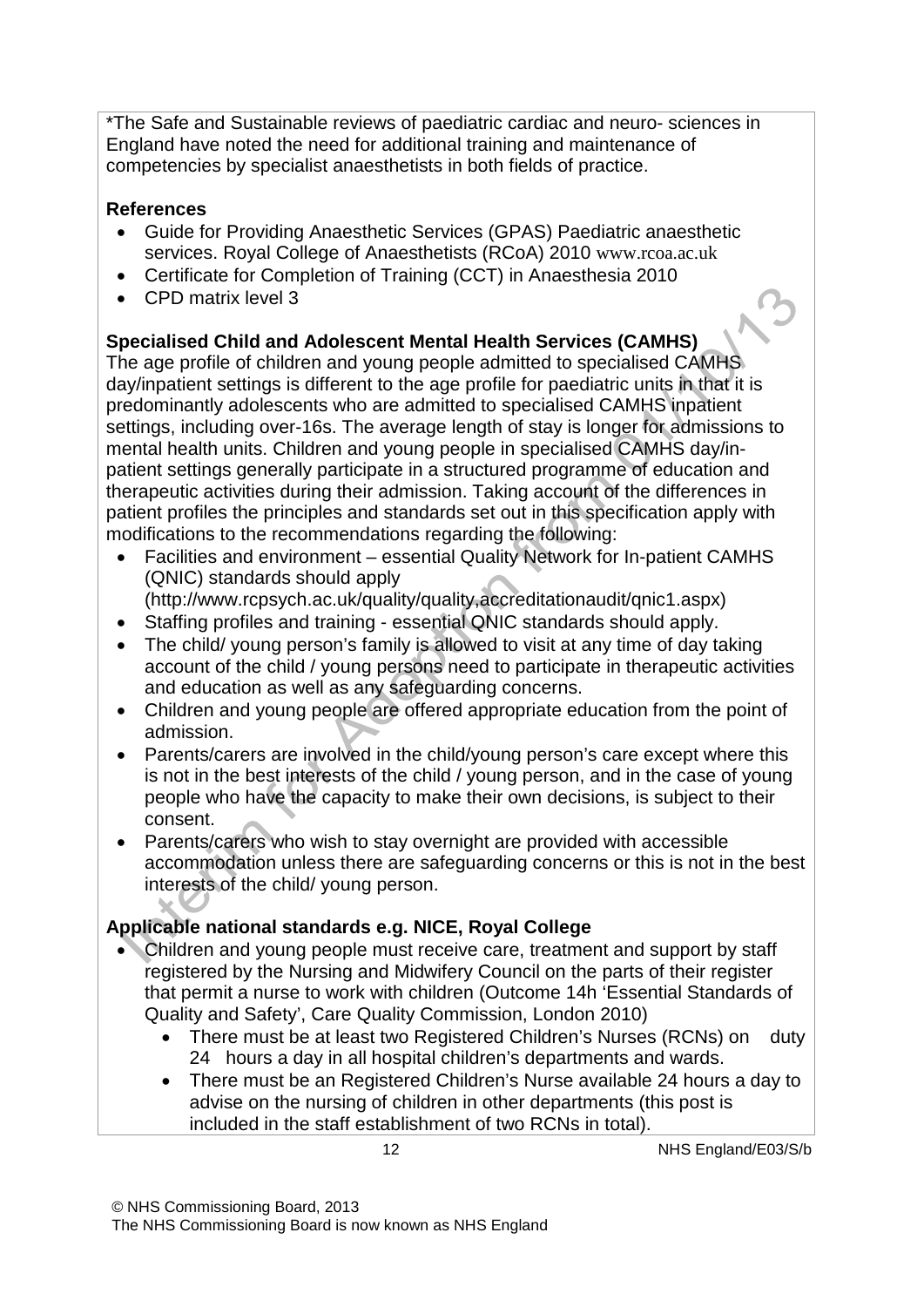- Accommodation, facilities and staffing must be appropriate to the needs of children and separate from those provided for adults. All facilities for children and young people must comply with the Hospital Build Notes HBN 23 Hospital Accommodation for Children and Young People NHS Estates, The Stationary Office 2004.
- All staff who work with children and young people must be appropriately trained to provide care, treatment and support for children, including Children's Workforce Development Council Induction standards (Outcome 14b 'Essential Standards of Quality and Safety', Care Quality Commission, London 2010).
- Each hospital which admits inpatients must have appropriate medical cover at all times taking account of guidance from relevant expert or professional bodies (National Minimum Standards for Providers of Independent Healthcare, Department of Health, London 2002).'Facing the Future' Standards, Royal College of Paediatrics and Child Health.
- Staff must carry out sufficient levels of activity to maintain their competence in caring for children and young people, including in relation to specific anaesthetic and surgical procedures for children, taking account of guidance from relevant expert or professional bodies (Outcome 14g 'Essential Standards of Quality and Safety', Care Quality Commission, London 2010).
- Providers must have systems in place to gain and review consent from people who use services, and act on them (Outcome 2a 'Essential Standards of Quality and Safety', Care Quality Commission, London 2010). These must include specific arrangements for seeking valid consent from children while respecting their human rights and confidentiality and ensure that where the person using the service lacks capacity, best interest meetings are held with people who know and understand the person using the service. Staff should be able to show that they know how to take appropriate consent from children, young people and those with learning disabilities (Outcome 2b) ('Seeking consent: working with children', Department of Health, London 2001).
- Children and young people must only receive a service from a provider who takes steps to prevent abuse and does not tolerate any abusive practice should it occur.

Outcome 7 'Essential Standards of Quality and Safety', Care Quality Commission, London 2010, defines the standards and evidence required from providers in this regard). Providers minimise the risk and likelihood of abuse occurring by:

- ensuring that staff and people who use services understand the aspects of the safeguarding processes that are relevant to them.
- ensuring that staff understand the signs of abuse and raise this with the right person when those signs are noticed.
- ensuring that people who use services are aware of how to raise concerns of abuse.
- having effective means to monitor and review incidents, concerns and complaints that have the potential to become an abuse or safeguarding concern.
- having effective means of receiving and acting upon feedback from people who use services and any other person.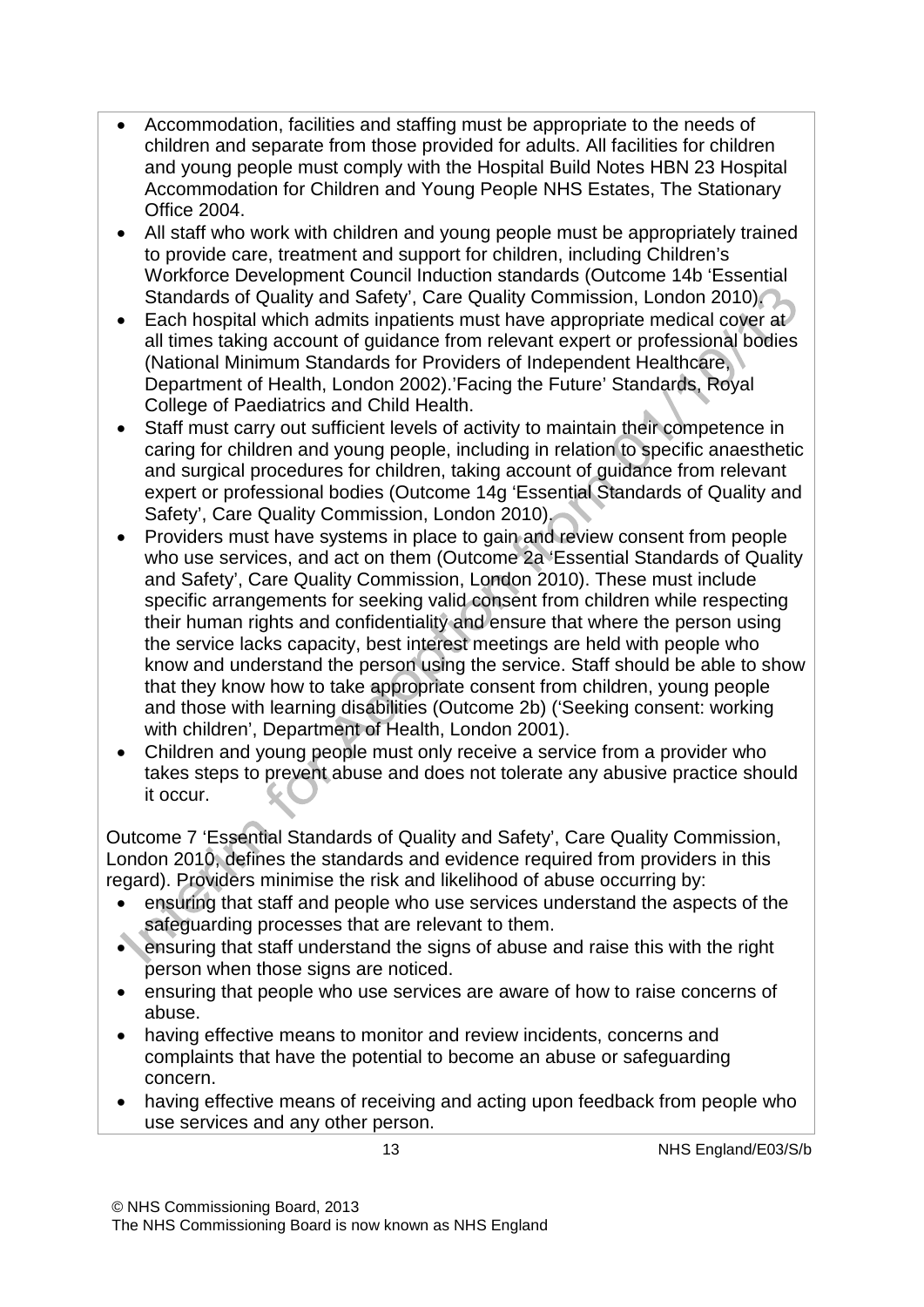- taking action immediately to ensure that any abuse identified is stopped and suspected abuse is addressed by:
	- having clear procedures followed in practice, monitored and reviewed that take account of relevant legislation and guidance for the management of alleged abuse
	- separating the alleged abuser from the person who uses services and others who may be at risk or managing the risk by removing the opportunity for abuse to occur, where this is within the control of the provider
	- reporting the alleged abuse to the appropriate authority
	- reviewing the person's plan of care to ensure that they are properly supported following the alleged abuse incident
- using information from safeguarding concerns to identify non-compliance, or any risk of non-compliance, with the regulations and to decide what will be done to return to compliance.
- working collaboratively with other services, teams, individuals and agencies in relation to all safeguarding matters and has safeguarding policies that link with local authority policies.
- participates in local safeguarding children boards where required and understand their responsibilities and the responsibilities of others in line with the Children Act 2004
- having clear procedures followed in practice, monitored and reviewed in place about the use of restraint and safeguarding.
- taking into account relevant guidance set out in the Care Quality Commission's Schedule of Applicable Publications
- ensuring that those working with children must wait for a full Criminal Records Bureau (CRB) disclosure before starting work.
- training and supervising staff in safeguarding to ensure they can demonstrate the competences listed in Outcome 7E of the 'Essential Standards of Quality and Safety', Care Quality Commission, London 2010

All children and young people who use services must be

- fully informed of their care, treatment and support.
- able to take part in decision making to the fullest extent that is possible.
- asked if they agree for their parents or guardians to be involved in decisions they need to make.

(Outcome 4I 'Essential Standards of Quality and Safety', Care Quality Commission, London 2010)

### **Key Service Outcomes**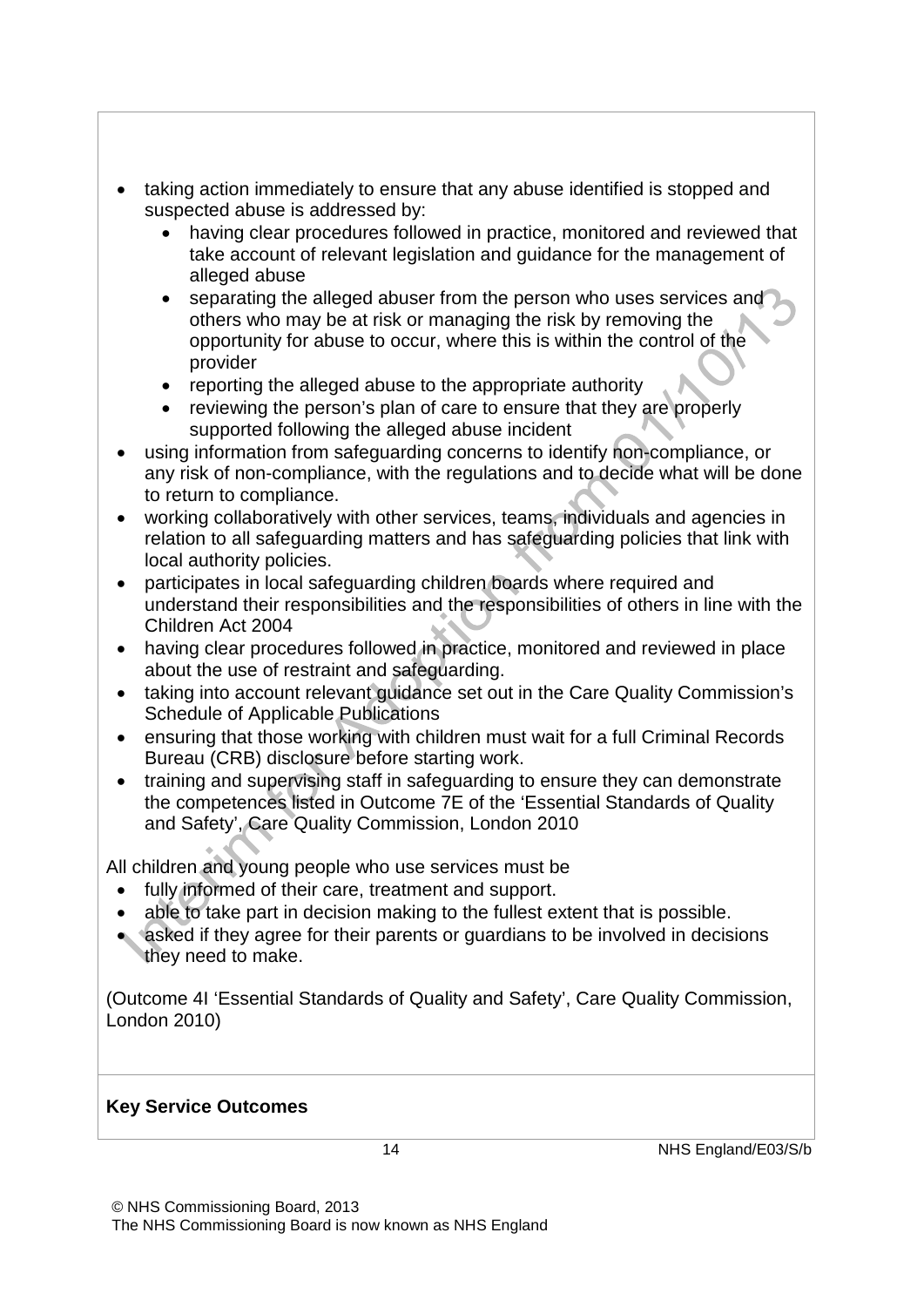Evidence is increasing that implementation of the national 'Quality Criteria for Young People Friendly Services' (Department of Health, London 2011) has the potential to greatly improve patient experience, leading to better health outcomes for young people and increasing socially responsible life-long use of the NHS. Implementation is also expected to contribute to improvements in health inequalities and public health outcomes e.g. reduced teenage pregnancy and STIs, and increased smoking cessation. All providers delivering services to young people should be implementing the good practice guidance which delivers compliance with the quality criteria.

Poorly planned transition from young people's to adult-oriented health services can be associated with increased risk of non adherence to treatment and loss to followup, which can have serious consequences. There are measurable adverse consequences in terms of morbidity and mortality as well as in social and educational outcomes. When children and young people who use paediatric services are moving to access adult services (for example, during transition for those with long term conditions), these should be organised so that:

• All those involved in the care, treatment and support cooperate with the planning and provision to ensure that the services provided continue to be appropriate to the age and needs of the person who uses services.

The 'National Minimum Standards for Providers of Independent Healthcare', (Department of Health, London 2002) require the following standards:

- **A16.1** Children are seen in a separate out-patient area, or where the hospital does not have a separate outpatient area for children, they are seen promptly.
- **A16.3** Toys and/or books suitable to the child's age are provided.
- **A16.8** There are segregated areas for the reception of children and
- adolescents into theatre and for recovery, to screen the children and
- adolescents from adult
- Patients; the segregated areas contain all necessary equipment for the care of children.
- **A16.9** A parent is to be actively encouraged to stay at all times, with accommodation made available for the adult in the child's room or close by.
- **A16.10** The child's family is allowed to visit him/her at any time of the day, except where safeguarding procedures do not allow this
- **A16.13** When a child is in hospital for more than five days, play is managed and supervised by a qualified hospital play specialist.
- **A16.14** Children are required to receive education when in hospital for more than five days; the Local Education Authority has an obligation to meet this need and are contacted if necessary.
- **A18.10** There are written procedures for the assessment of pain in children and the provision of appropriate control.

All hospital settings should meet the 'Standards for the Care of Critically Ill Children' (Paediatric Intensive Care Society, London 2010). There should be age specific arrangements for meeting Regulation 14 of the Health and Social Care Act 2008 (Regulated Activities) Regulations 2010. These require: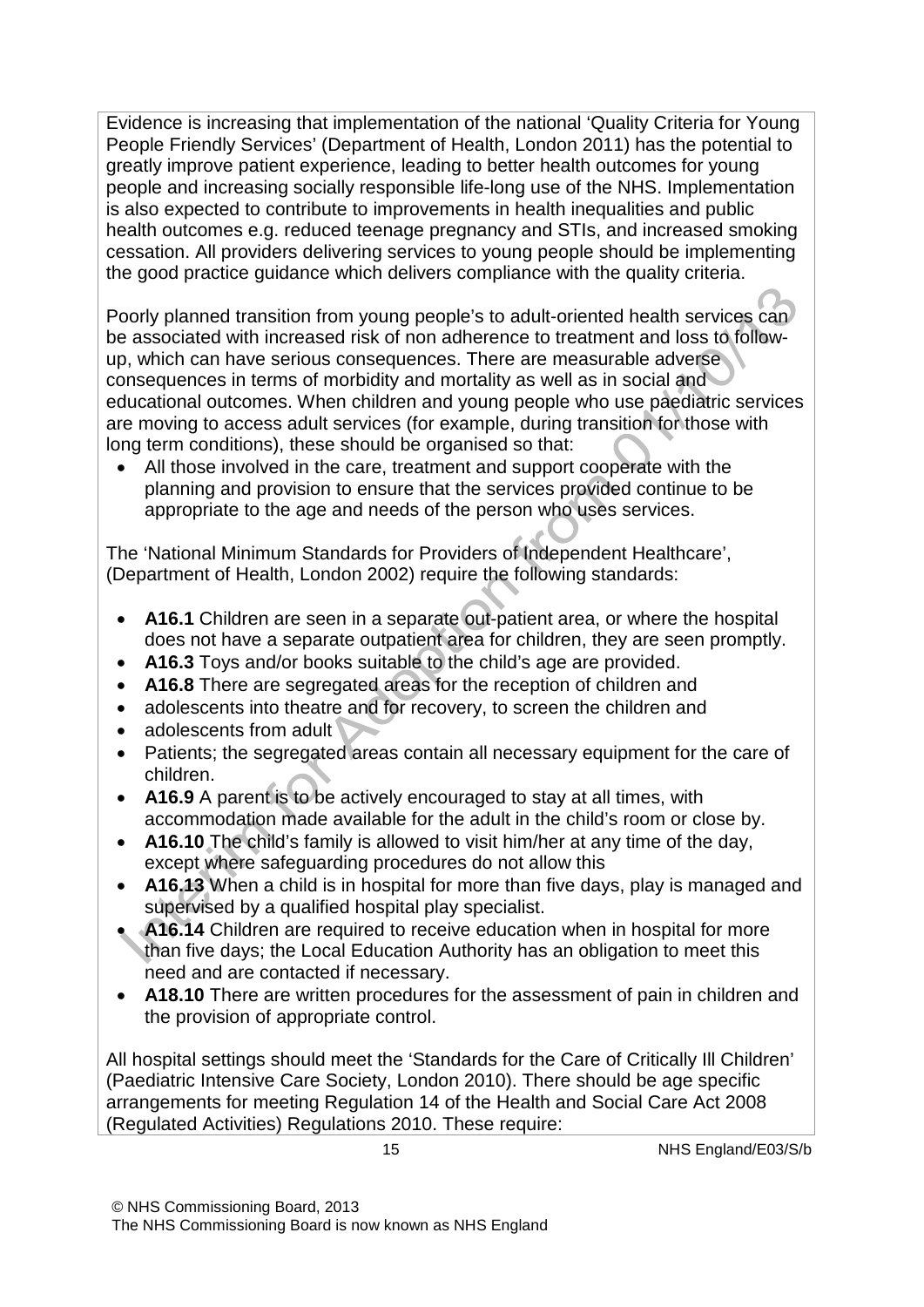- a choice of suitable and nutritious food and hydration, in sufficient quantities to meet service users' needs
- food and hydration that meet any reasonable requirements arising from a service user's religious or cultural background
- support, where necessary, for the purposes of enabling service users to eat and drink sufficient amounts for their needs
- for the purposes of this regulation, 'food and hydration' includes, where applicable, parenteral nutrition and the administration of dietary supplements where prescribed
- that providers must have access to facilities for infant feeding, including facilities to support breastfeeding (Outcome 5E, of the 'Essential Standards of Quality and Safety', Care Quality Commission, London 2010)

All paediatric patients should have access to appropriately trained paediatric trained dieticians, physiotherapists, occupational therapists, speech and language therapy, psychology, social work and CAMHS services within nationally defined access standards. All children and young people should have access to a professional who can undertake an assessment using the Common Assessment Framework and access support from social care, housing, education and other agencies as appropriate.

All registered providers must ensure safe use and management of medicines, by means of the making of appropriate arrangements for the obtaining, recording, handling, using, safe keeping, dispensing, safe administration and disposal of medicines (Outcome 9 'Essential Standards of Quality and Safety' Care Quality Commission, London 2010). For children, these should include specific arrangements that:

- ensures the medicines given are appropriate and person-centred by taking account of their age, weight and any learning disability
- ensures that staff handling medicines have the competency and skills needed for children and young people's medicines management
- ensures that wherever possible, age specific information is available for people about the medicines they are taking, including the risks, including information about the use of unlicensed medicine in paediatrics

Many children with long term illnesses have a learning or physical disability. Providers should ensure that:

- they are supported to have a health action plan
- facilities meet the appropriate requirements of the Disability Discrimination Act 1995
- they meet the standards set out in 'Transition: getting it right for young people. Improving the transition of young people with long-term conditions from children's to adult health services'. Department of Health Publications, 2006, London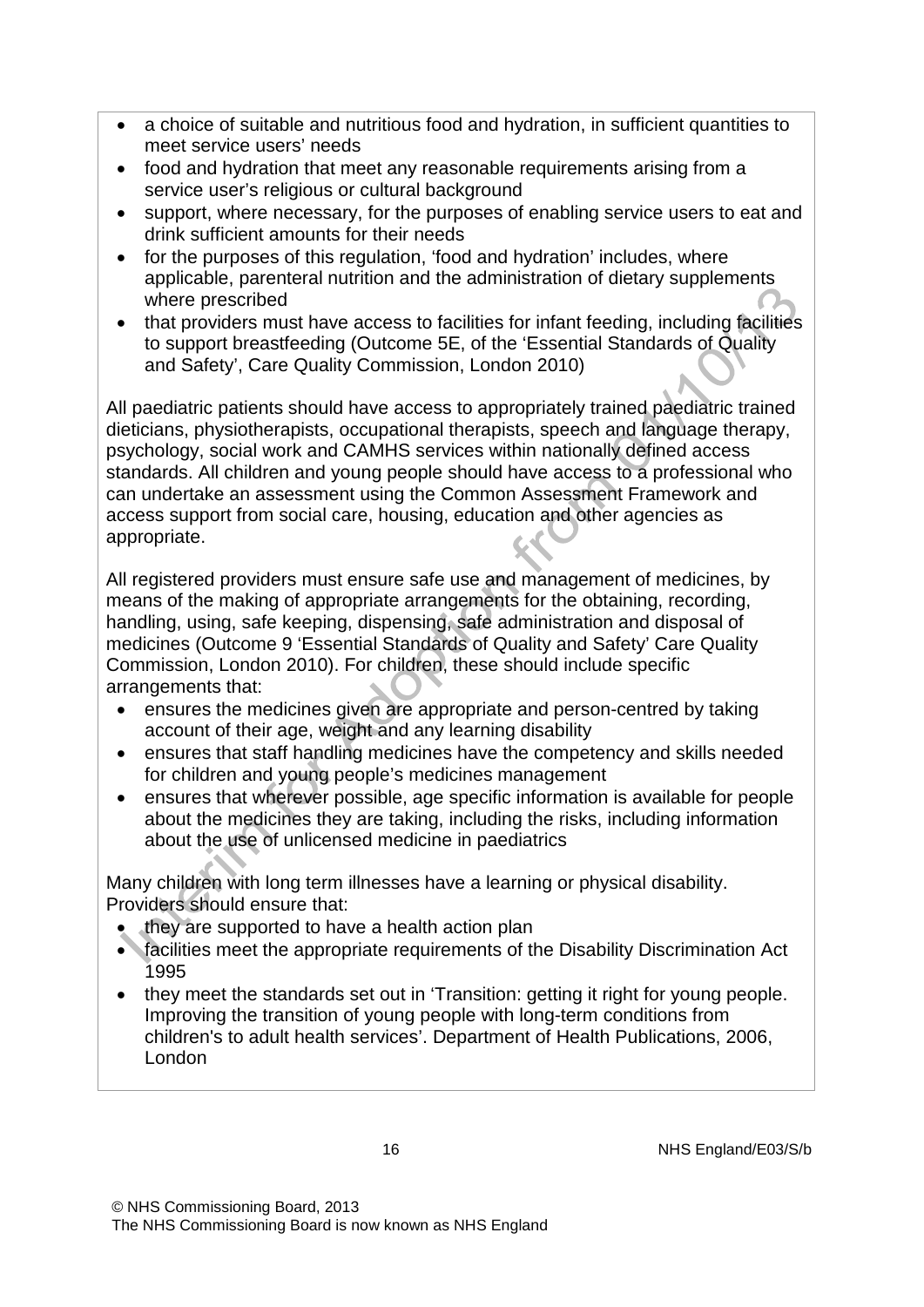### **Appendix 1**

Connective tissue diseases including systemic lupus erythematosus, juvenile dermatomyositis, mixed connective tissue diseases, scleroderma – systemic and localised/linear morphoea, Sjogren's syndrome.

Patients receiving immunosuppressive, cytotoxic or biologic therapies Familial periodic fever syndromes

Reactive (post infectious) arthritis

Diagnostic evaluation and long-term management of chronic inflammatory arthritis to include:

- JIA and it's subtypes (i.e. oligo articular (persistent or extended), Polyarticular (rheumatoid factor positive or negative) JIA, Systemic onset JIA
- Psoriatic and enthesitis related arthritis
- Other arthritis associated with inflammatory bowel disease or chronic
- inflammatory diseases

### **Chronic vasculitis:**

- Polyarteritis nodosa
- Atypical Kawasaki disease
- Atypical Henoch Schonlein purpura
- Wegner's granulomatosis
- Behcet's syndrome
- Takayasu's arteritis
- Hypocomplementemic vasculitis or hypersensitivity vasculitis
- Cerebral vasculitis
- Post-infectious vasulitis
- Anti-phospholipid syndromes Acute rheumatic fever Sarcoidosis
- Lyme disease with arthritis
- Chronic recurrent multifocal osteomyelitis Auto-inflammatory syndromes
- Post-infectious arthritis Relapsing polychondritis Uveitis
- Osteoporosis

Genetic syndromes associated with stiff joints or severe hypermobility e.g. Ehlers Danlos and Marfan's syndrome

Joint disease associated with other medical diagnoses e.g. inflammatory bowel disease, cystic fibrosis, complex cyanotic heart disease, Down's syndrome, immunodeficiency, neoplasm, infectious disease, endocrine disorders, genetic and metabolic disease, post transplantation, and arthritis associated with birth defects.

## **Major pain syndrome:**

- Erythromelalgia
- Fibromyalgia
- Reflex sympathetic dystrophy and complex regional pain syndromes